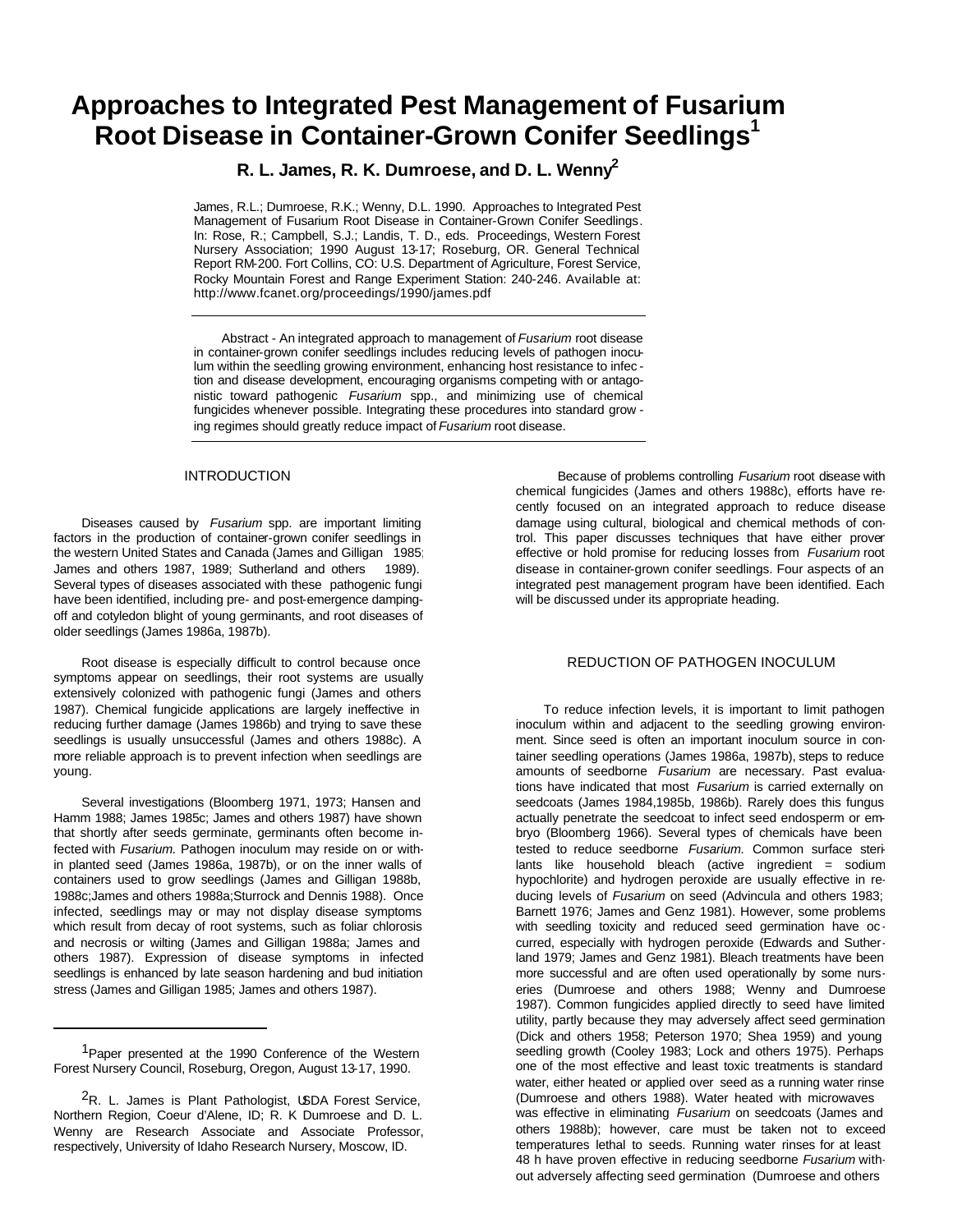1988; James 1984, 1987a). Therefore, procedures are available for reducing seedborne *Fusarium* inoculum without adversely affecting germination or establishment of young germinants.

Seedling containers may accumulate *Fusarium* inoculum when reused several times without adequate cleaning (James and Gilligan 1988b, 1988c; James and others 1988a; Sturrock and Dennis 1988). Contaminated styroblock and Ray Leach ® pine cells have been implicated as important inoculum sources for new seedling crops. Most *Fusarium* inoculum resides near the bottom of containers (James 1989b; James and others 1988a), probably existing on remaining organic debris, such as pieces of soil mix, roots and algal growth which is inadequately removed during cleaning. Most growers have used high pressure steam for cleaning their containers, sometimes followed with immersion in a bleach solution. Although such operations reduce amounts of *Fusarium,* enough inoculum usually survives to cause problems to the next crop (James and others 1988a). Recent investiga- tions (James and Woollen 1989; Sturrock and Dennis 1988) have shown effective elimination of *Fusarium* on containers immersed in hot water (68-80°C) for 3-10 minutes. A solubilized spreader such as R-11 or standard detergent is often added to water to ensure all container surfaces come into contact with hot wa-Styroblock containers probably require exposure to higher temperatures for longer durations than pine cells (James and others I988a). Another promising treatment is immersion of containers in sodium metabisulfite, a chemical used to kill yeast organisms in brewing (Sturrock and Dennis 1988). This chemical is toxic to fungi when mixed in a water solution. Major disadvantages of this treatment are chemical toxicity to workers and problems of solution disposal after use. For these reasons, most growers are implementing some form of hot water immersion for cleaning their containers.

Another possible source of *Fusarium* inoculum in container operations is the growing media Most pre-mixed peat/ vermiculite growing media are usually pathogen free (James 1985a). This media may contain high populations of potentially antagonistic fungi, such as *Trichoderma* spp. (James 1985a, 1989a). However, if *Fusarium* spp. are introduced into growing media, they may quickly colonize it and cause severe disease problems (James 1985a; James and Gilligan 1984). Therefore, it is important to prevent pathogen introduction into the media. If contamination is suspected, steaming the media (82°C for 30 min) will usually eliminate pathogens, while allowing some beneficial microorganisms to survive (Baker and Olsen 1959; Hartmann and others 1990).

Keeping the growing environment clean is important in reducing problems from *Fusarium* and other pathogenic fungi. Greenhouse interiors, including floors, walls, ceilings, and benches should be thoroughly cleaned and sanitized between crops. Organic debris, which may harbor *Fusarium* inoculum, should be eliminated as much as possible (James and others 1987). Standard sterilants such as bleach or similar household products are usually effective in cleaning these surfaces. Unfortunately, some greenhouses have dirt or gravel floors, surfaces nearly impossible to sterilize. Higher disease losses are expected in greenhouses without concrete floors (James and others 1988c).

Another potential inoculum source in container operations is irrigation water. Pathogen propagules may readily colonize some nursery water supplies, especially those from, or exposed to ponds, streams, or ditches. Well water is usually much less contaminated (Landis and others 1989). Although *Fusarium* spp. are not important water contaminates (Burgess 1981), propagules of *Fusarium* may be carried in water and subsequently introduced into crops (Cook 1981).

Some *Fusarium* spp. pathogenic to conifer seedlings may also colonize other hosts. For example, greenhouse weeds may be infected with *Fusarium oxysporum* Schlecht., which is pathogenic to conifer seedlings (James and others 1987, 1989). Weeds just outside greenhouses may also serve as hosts to *Fusarium* spp. (Landis and others 1990). It is important that these other hosts which serve as inoculum reservoirs be eliminat-ed.

A final way of reducing amounts of *Fusarium* inoculum within the growing environment is periodic removal of diseased seedlings. Several pathogenic *Fusarium* species produce sporecontaining structures called sporodochia on above-ground portions of diseased seedlings (Nelson and others 1983). Spores released from these structures may be disseminated via irrigation splash and air currents to infect nearby seedlings (Burgess 1981; Cook 1981). Therefore, if diseased seedlings are removed before sporodochia form and release spores, threat to other seedlings is reduced. Dead seedlings left in greenhouses may also become colonized by other pathogens, such as *Botrytis,* thereby enhancing potential of these pathogens to cause greater problems (Landis and others 1990). Diseased seedlings should be carefully removed, placed in bags and removed to disposal areas that will not threaten nursery seedlings.

### ENHANCE HOST RESISTANCE

Most conifer species are susceptible to *Fusarium* root infec tion at some level, but disease expression by infected seedlings varies greatly among different species and among individuals of a single species. For example, although ponderosa pine seedlings are often infected with *Fusarium* spp., they rarely dis play disease symptoms (James and Gilligan 1988a). However, Douglas-fir (James and others 1987), Engelmann spruce (James and Gilligan 1985), and western larch (James 1985c) seedlings display disease symptoms much more commonly.

Several factors probably influence level of disease expres sion of infected seedlings. These might include seedling moisture stress (Bloomberg 1976), greenhouse temperatures (especially extremes) (Bloomberg 1976; Tint 1945b), and nutrient levels within seedlings and the growing media (Bloomberg 1985; Tint 1945a). Seedlings infected with *Fusarium* often display disease symptoms toward the end of the growth cycle when they are water and nutrient stressed to initiate bud set (James and others 1987, 1988c). From a disease expression standpoint, it is probably important to limit both water and nutrient stress to the least amount necessary to initiate bud set. Recent work (Montville and Wenny 1990) indicates nutrient stress may be unnecessary for bud initiation, and foliar applied fertilizers can be used to reduce nutrient stress during periods of reduced moisture applications. If infected seedlings are stressed for prolonged periods, they will probably become diseased, i.e. fungi colonizing their roots become active and "pathogenic," eliciting disease expres sion (Bloomberg 1971). Temperature may be very important in disease expression since most pathogenic *Fusarium* spp. are considered warm weather fungi. That is, they grow more rapidly (Booth 1971; Nelson and others 1983) and are more pathogenic (Bloomberg 1976; Tint 1945b) when temperatures are high. Bareroot stock often displays disease symptoms when am-bient temperatures exceed certain thresholds (Bloomberg 1971, 1973, 1976), particularly in July and August. Fortunately, green-house temperatures can be regulated during most of the growing season. However, if seedlings are moved outdoors to shade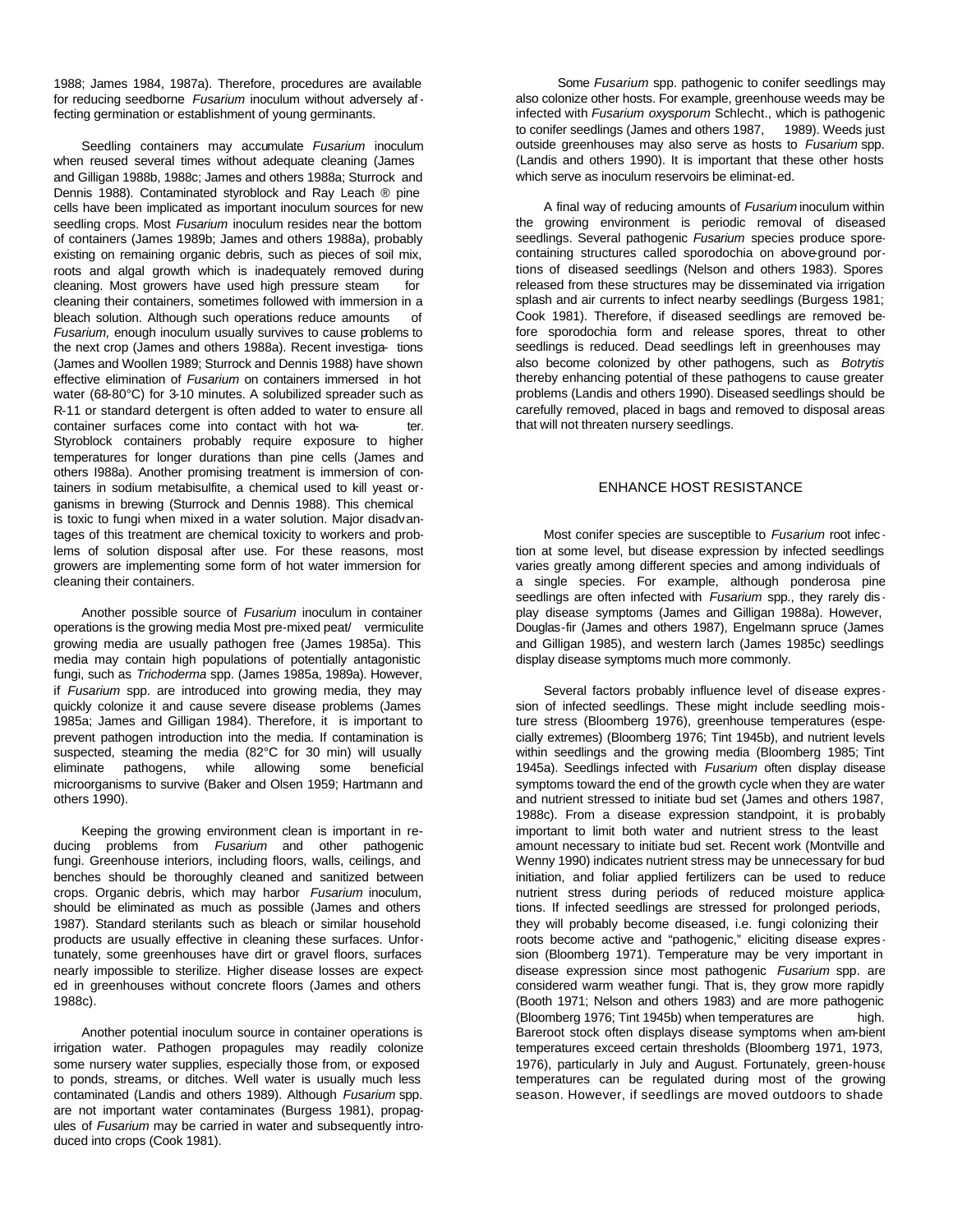houses, temperature control is lost. Since this usually occurs in conjunction with moisture and nutrient stress to enhance bud set (Landis and others 1989), *Fusarium* root disease often becomes most apparent after seedlings are placed outside and temperatures become warm (James and others 1987, 1988c). Keeping seedlings cool with irrigation may help alleviate this problem.

Early literature dealing with damping-off of conifer seedlings (Rathbun 1922; Rathbun-Gravatt 1925; Spaulding 1914; Tint 1945a) emphasized the importance of regulating nutrient applications during periods when young germinants are susceptible to damping-off fungi. Adding nutrients (especially nitrogen) during seedling emergence but before stem lignification enhances damping-off losses by making seedlings more succulent. Added nutrients may also promote growth of pathogenic fungi (Landis and others 1989). Therefore, it is important to regulate fertilizer during the critical stage of seedling establishment and promote rapid lignification of germinant stems.

#### ENCOURAGE COMPETING AND ANTAGONISTIC ORGANISMS

*Fusarium* spp. compete with a wide range of microorganisms in natural soil. Several different types of organisms will commonly occupy the same niches as *Fusarium,* i.e. root cortical cells and rhizospheres. If nonpathogenic organisms occupy these sites first, pathogenic *Fusarium* spp. may be excluded and therefore unable to infect and elicit disease. In addition, many soil microorganisms produce antibiotics which give them competitive advantages (Baker and Cook 1974; Brian and McGowan 1945; Papavizas 1985; Weindling and Emerson 1936). Antagonism and competition are important in the balance of organisms colonizing organic substrates in soil. If specific microorganisms that display both competitive and antagonistic properties can be introduced into nursery systems, it is possible to exert biological control on pathogenic organisms such as *Fusarium* (Baker and Cook 1974).

Several types of organisms have potential as biological control agents of pathogenic fungi. Bacteria in the genus *Pseudomonas* and actinomycetes in the genus *Streptomyces* are potentially important biocontrol agents (Baker and Cook 1974; Brown 1972). Perhaps the most widely studied group of potential biocontrol agents are fungi in the genera *Trichoderma* and *Gliocladium* (Papavizas 1985). Several of these fungi suc -cessfully compete with, are antagonistic toward, and parasitize plant pathogenic fungi. *Trichoderma* spp. are often very fast growing and rapidly colonize substrates, thus excluding pathogens such as *Fusarium* spp. Several of these fungi are also parasitic on other fungi including plant pathogens (Ayers and Adams 1981; Hubbard and others 1983; Papavizas 1985). Re-cently, special strains of *Trichoderma* have been genetically engi-neered to be more effective biocontrol agents (Stasz and others 1988). When introduced on seed or within the growing medium, these strains rapidly colonize the rhizosphere and may exclude host invasion by plant pathogens (Harman and Taylor 1988; Har-man and others 1989). Unfortunately, these engineered biocon- trol agents are yet to be tested for their efficacy to control *Fusarium* root disease in container-grown conifer seedlings. However, such evaluations are planned.

Another interesting possibility for biocontrol involves inocuating nursery seedlings with nonpathogenic strains of *Fusarium* (especially *F. ozysporum)* to exclude invasion of host roots by pathogenic strains. This "cross protection" has been effective in several agricultural systems (Damicone and Manning 1982; Davis 1967). The rationale behind this approach is that sites commonly

colonized by pathogens can just as easily be colonized by nonpathogenic (saprophytic) strains of the fungus. Since many *Fusarium* spp. are rapid colonizers of root cortical tissues (Booth 1971; Nelson and others 1983), by introducing nonpathogenic strains, these sites can be occupied preferentially by desirable organisms. Of course, it is important that strains of *Fusarium* used for biocontrol are nonpathogenic under all potential conditions for host production. Pathogenicity tests with *Fusarium* spp. isolated from conifer seedlings have identified several nonpathogenic strains (James and others 1989), but these strains have yet to be tested for their ability to "cross protect" hosts from pathogenic strains.

Ectomycorrhizal fungi may display antagonism toward some plant pathogenic fungi (Marx 1972; Sinclair and others 1975; Stack and Sinclair 1975). Mycorrhizal symbionts usually colonize fine root tips and provide a physical barrier to pathogen colonization; these symbionts may also produce antibiotics which restrict development of some pathogens (Marx 1972; Stack and Sinclair 1975). Most young container-grown seedlings are nonmycorrhizal, but infection increases towards the end of the growth cycle, especially if seedlings are placed outside where mycorrhizal inoculum is more available. However, it is possible to inoculate seedlings with mycorrhizae a few weeks after germination (Castellano and others 1985; Sinclair 1974). Specific mycorrhiz al symbionts have been developed for specific conifer species. These symbionts may improve seedling performance and be antagonis-tic toward potential plant pathogens. Since not all mycorrhizal fungi are equally beneficial to particular hosts, it is important to introduce those organisms best adapted to specific hosts (Castel-lano 1987). Although some inoculation of container-grown seedlings has been successful (Castellano and others 1985; Marx and others 1982), much more work is needed to evaluate specific responses of some conifer species and effects of mycorrhizal symbionts on plant pathogens.

#### MINIMIZE CHEMICAL FUNGICIDES

Previously, many growers have attempted to control *Fusarium* root disease by using chemical fungicides once disease symptoms are apparent. As mentioned earlier, such an ap- proach has been largely unsuccessful because once disease symptoms are seen, seedling roots are often completely colo- nized with pathogenic fungi. In general, most fungicides are more effective in preventing infection than curing infected seedlings (DeIp 1980). Although fungicides may be effective dur-ing the damping-off phase, they are usually ineffective later in the growth cycle when seedlings are several months old (James and others 1988c). For example, benomyl is commonly used against damping-off (Landis and others 1990), but is ineffective against *Fusarium* root disease later in the growing season (Shrimpton and Williams 1989). Further, most pathogen inoculum is concentrat- ed near the bottom of plugs in container-grown seedlings (James 1989b) and it is unlikely that fungicides readily penetrate through-out the root zone in sufficient concentrations to be effective against pathogens.

Another potential problem from fungicide usage is development of resistance to specific chemicals by pathogenic fungi (Dekker 1976; DeIp 1980). Resistance has been demonstrated for several plant pathogenic fungi, especially those subjected to consistently high doses of a specific fungicide. Although foliar pathogens most commonly develop resistance, some root pathogens have also become resistant to certain chemicals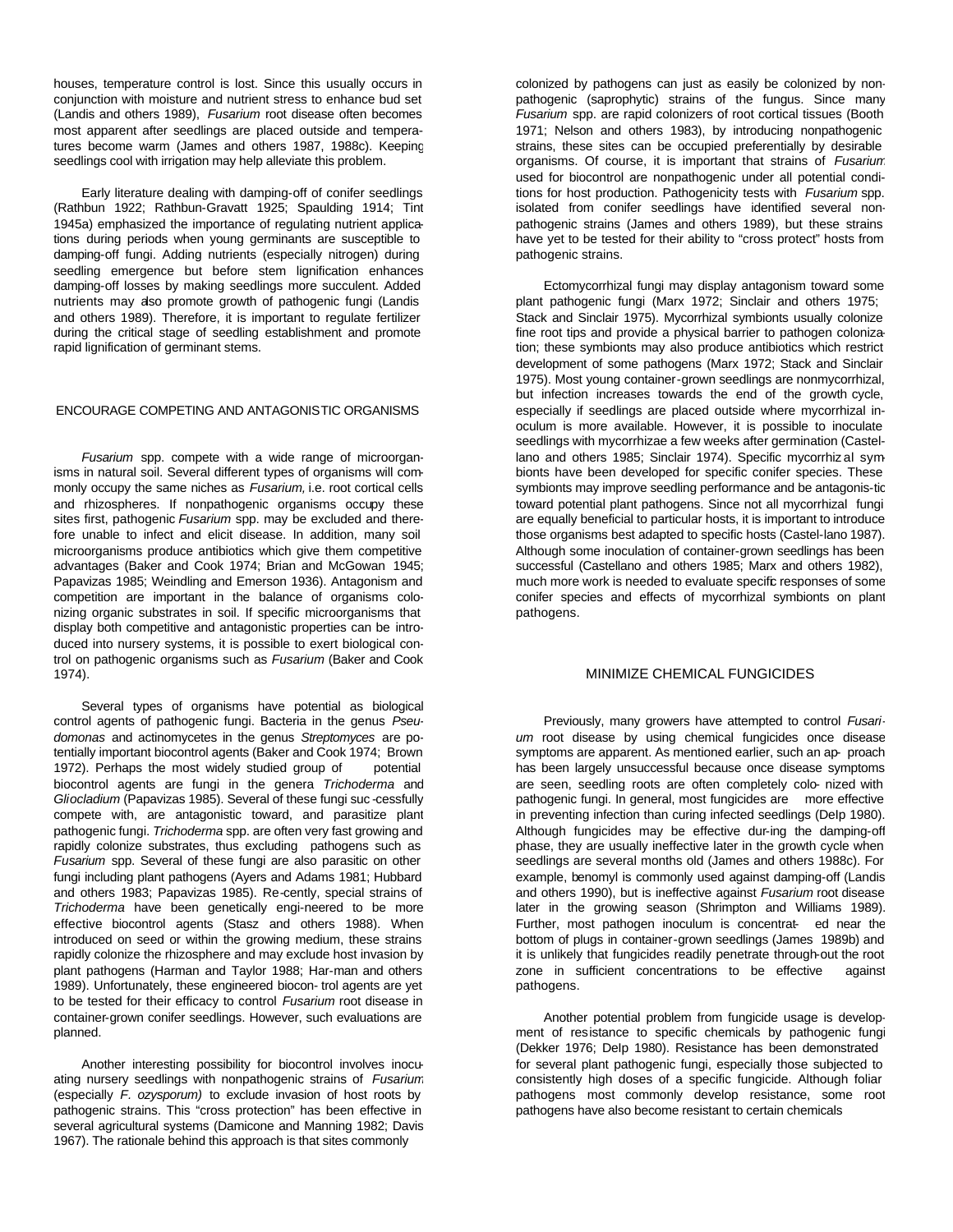(Dekker 1976; Georgopoulos and Zaracovitis 1967). By minimizing exposure of pathogenic fungi to chemical fungicides, selec tion pressures for fungi to develop resistance are reduced.

An integrated management program for *Fusarium* root disease should discourage indiscriminate use of fungicides for the reasons discussed above. When used, they should be for a specific purpose (such as to control damping-off if losses are relatively high). Experience has shown that much pesticide use is unnecessary and does not reduce disease (Dumroese and others 1990). Reducing fungicide use will also reduce costs of seedling production, problems wih worker exposure to potentially toxic chemicals, and potential problems with contamination of nursery sites and nearby groundwater.

#### **CONCLUSIONS**

*Fusarium* root disease of container-grown conifer seedlings can be satisfactorily controlled by implementing an integrated approach to disease management. Such an approach should be designed to prevent initial infection by pathogenic fungi. This can be done most effectively by reducing levels of pathogen inoculum within and adjacent to the growing environment, providing growing conditions more beneficial to the growth of host plants than pathogenic fungi, encouraging proliferation and development of competing and antagonistic organisms, and minimizing use of chemical fungicides. Integrated disease management using these approaches should help growers reduce losses from *Fusarium* root disease while placing less emphasis on chemical control.

## LITERATURE CITED

- Advincula, B. A., J. Y. Woo and A. D. Partridge. 1983. A method for germination of western white pine seeds. Unpublished report. 4p. College of Forestry, Wildlife and Range Sciences, University of Idaho, Moscow.
- Ayers, W. A. and P. B. Adams. 1981. Mycoparasitism and its application to biological control of plant diseases. p. 91-103. *In* Biological control in crop production. 46lp. Allaneheld-Osmun Publishers, Totowa, NJ.
- Baker, K F. and R. J. Cook. 1974. Biological control of plant pathogens. 433p. W. H. Freeman and Co., San Francisco, CA.
- Baker, K F. and S. M. Olson. 1959. Soil steaming. California State Florist Association Bulletin 8(9):1-10.
- Barnett, J.P. 1976. Sterilizing southern pine seeds with hydrogen peroxide. Tree Planters' Notes 27(3): 17-19.
- Bboomberg, W. J. 1966. The occurrence of endophytic fungi on Douglas-fir seedlings and seeds. Canadian Journal of Botany 44:413-420.
- Bboomberg, W. J. 1971. Diseases of Douglas-fir seedlings caused by *Fusarium oxysporum.* Phytopathology 61:467-470.
- Bloomberg, W. J. 1973. Fusarium root rot of Douglas-fir seedlings. Phytopathology 63:337-341.
- Bloomberg, W. J. 1976. Simulation of Douglas-fir seedling root growth, damping-off, and root rot. Canadian Forestry Service. Rept. BC-X-127. 43p. Pacific Forest Research Centre, Victoria, B. C., Canada.
- Bloomberg, W. J. 1985. The epidemiology of forest nursery diseases. Annual Review of Phytopathology 23:83-96.
- Booth, C. 1971. The genus *Fusarium.* 237p. The Commonwealth Mycological Institute, Kew, Surrey, England.
- Brian, P. W. and J. C. McGowan. 1945. Viridin: a highly fungistatic substance produced by *Trichoderma viride.* Nature 156:144-145.
- Brown, M. E. 1972. Plant growth substances produced by microorganisms of soil and rhizosphere. Journal of Applied Bacteriology 35:443-451.
- Burgess, L W. 1981. General ecology of the Fusaria. p. 223-235. *In Fusarium:* diseases, biology and taxonomy. 457p. The Pennsylvania State University Press, University Park, PA.
- Castellano, M. A. 1987. Ectomycorrhizal inoculum production and utilization in the Pacific Northwestern U.S. - a glimpse at the past, a look to the future. p. 290-292. *In* Mycorrhizae in the next decade: Practical applications & research priorities. Proceedings 7th North American Conference on Mycorrhizae [Gainesville, FL, May 3-8, 1987]. University of Florida, Institute of Food and Agricultural Sciences, Gainesville, FL
- Castellano, M. A., J. M. Trappe and R. Molina. 1985. Inoculation of container-grown Douglas-fir seedlings with basidiospores of *Rhizopogon vinicolor* and *R. colossus:* effects of fertility and spore application rate. Canadian Journal of Forest Research 15:10-13.
- Cook, R. J. 1981. Water relations in the biology of *Fusarium.* p.236-244. *In Fusarium:* diseases, biology, and taxonomy. 457p. The Pennsylvania State University Press, University Park, PA.
- Cooley, S. J. 1983. Fungicide trials on sugar pine at a southern Oregon nursery. Tree Planters' Notes 34(3):1 5-18.
- Damicone, J. P. and W. J. Manning. 1982. Avirulent strains of *Fusarium oxysporum* protect asparagus seedlings from crown rot. Canadian Journal of Plant Pathology 4:143-146.
- Davis, D. 1967. Cross-protection in *Fusarium* wilt diseases. Phytopathology 57:311-314.
- Dekker, J. 1976. Acquired resistance to fungicides. Annual Review of Phytopathology 14:405-428.
- Delp, C. J. 1980. Coping with resistance to plant disease control agents. Plant Disease 64(7):652-657.
- Dick, J., M. J. Finnis, L 0. Hunt and N. B. Kuerno. 1958. Treatment of Douglas-fir seed to reduce loss to rodents. Journal of Forestry 56:660-661.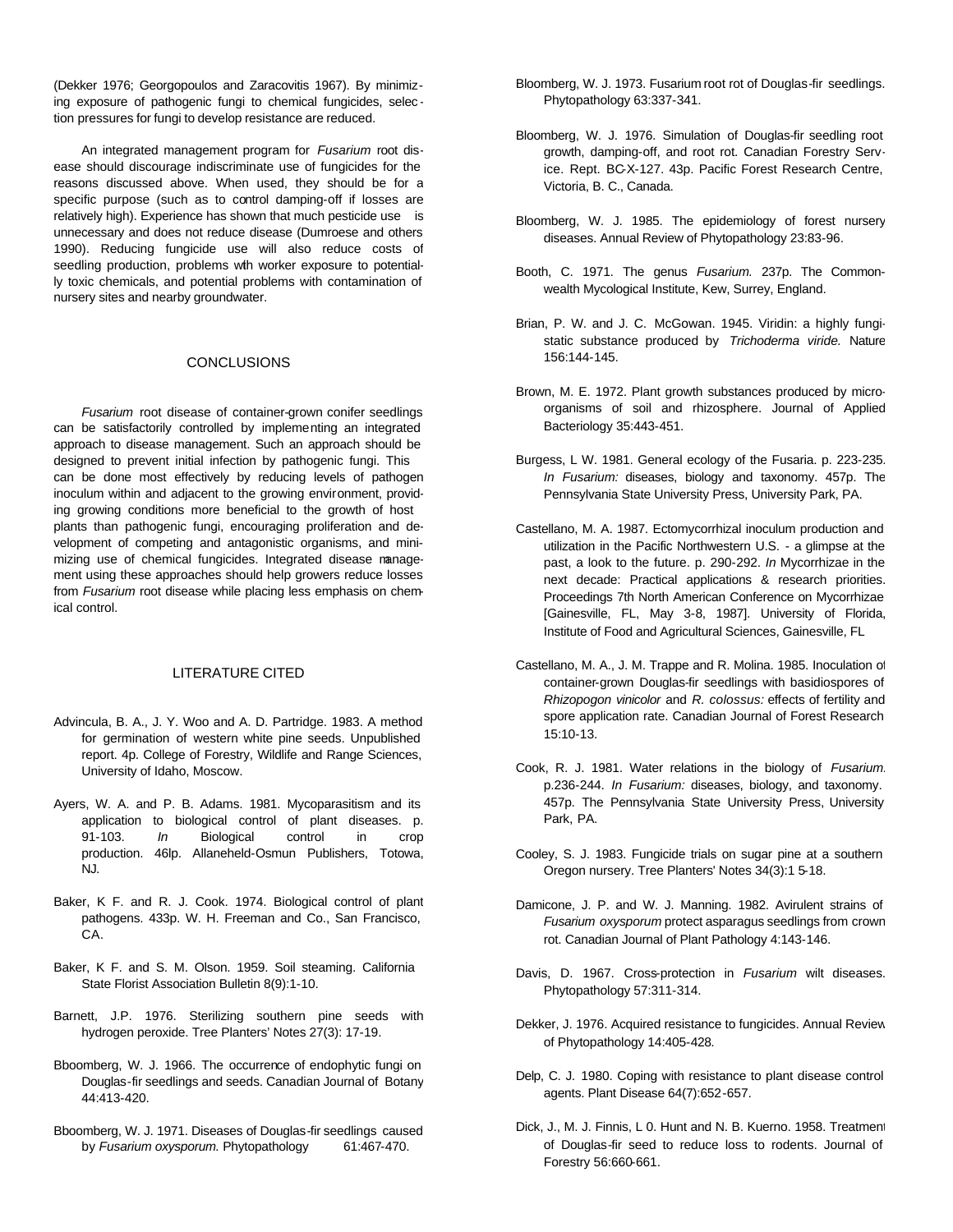- Dumroese, R. K., R. L James, D. L Wenny and C. J. Gilligan. 1988. Douglas-fir seed treatments: effects on seed germination and seedborne organisms. p. 155-160. *In* Combined Meeting of the Western Forest Nursery Associations [Vernon, British Columbia, August 8-11, 1988]. USDA Forest Service, General Technical Report RM-167. 227p. Rocky Mountain Forest and Range Experiment Station, Fort Collins, CO.
- Dumroese, R. K, D. L Wenny and K. E. Quick. 1990. Reducing pesticide use without reducing yield. Tree Planters' Notes (In press).
- Edwards, D. G. W. and J. R. Sutherland. 1979. Hydrogen peroxide treatment of *Abies* seeds. Canadian Forestry Service, Bi-Monthly Research Notes 35:3-4.
- Georgopoulos, S. G. and C. Zaracovitis. 1967. Tolerance of fungi to organic fungicides. Annual Review of Phytopathology 5:109-130.
- Hansen, E. M. and P. B. Hamm. 1988. Canker diseases of Douglas-fir seedlings in Oregon and Washington bareroot nurseries. Canadian Journal of Forest Research 18:1053- 1058.
- Harman, G. E. and A. G. Taylor. 1988. Improved seedling performance by integration of biological control agents at favorable pH levels with solid matrix priming. Phytopathology 78:520-525.
- Harman, G. E., A. G. Taylor and T. E. Stasz. 1989. Combining effective strains of *Trichoderma harzianuin* and solid matrix priming to improve biological seed treatments. Plant Disease 73:631-637.
- Hartrnann, H. T., D. E. Kester and F. T. Davies. 1990. Plant propagation.Fifth edition. 647 p. Prentice-Hall Co., Engelwood Hills, NJ.
- Hubbard, J. P., G. E. Harman and Y. Hadar. 1983. Effect of soilborne *Pseudomonas* spp. on the biological control agent, *Trichoderma hamatum,* on pea seeds. Phytopathology 73:655-659.
- James, R. L 1984. Fungi colonizing Douglas-fir seed at the Champion Timberlands Nursery, Plains, Montana. USDA Forest Service Report 84-13. 3p. Cooperative Forestry and Pest Management, Northern Region, Missoula, MT.
- James, R. L. 1985a Diseases associated with containerized seedling soil mixes. Tree Planters' Notes 36(2):3-5.
- James, R. L 1985b. Pathogenic *Fusarium* on spruce seed from the Towner Nursery, North Dakota USDA Forest Service Report 85-23. 9p. Cooperative Forestry and Pest Management, Northern Region, Missoula, MT.
- James, R. L 1985c. Studies of *Fusarium* associated with containerized conifer seedling diseases: (2). Diseases of western larch, Douglas-fir, grand fir, subalpine fir, and ponderosa pine seedlings at the USDA Forest Service Nursery, Coeur d'Alene, Idaho. USDA Forest Service Report 85-12. 7p. Cooperative Forestry and Pest Management, Northern Region, Missoula, MT.
- James, R. L1986a Diseases of conifer seedlings caused by seedborne *Fusarium* species. p. 267-271. *In* Conifer tree seed in the Inland Mountain West: Proceedings of the symposium. [Missoula, MT, August 5-6, 1985]. USDA Forest Service, General Technical Report INT-203. 289p. Inter-mountain Forest and Range Experiment Station, Ogden, UT.
- James, R. L 1986b. Occurrence of *Fusarium* on Douglas-fir seed and containerized seedlings at the Plum Creek Nursery, Pablo, Montana USDA Forest Service Report 86-4. 10p. Cooperative Forestry and Pest Management, Northern Region, Missoula, MT.
- James, R. L 1987a Effects of water rinse treatments on occurrence of fungi on spruce seed from the Towner Nursery, North Dakota USDA Forest Service Report 87-5. 4p. Cooperative Forestry and Pest Management, Northern Region, Missoula, MT.
- James, R. L 1987b. Occurrence of *Fusarium* on conifer tree seed from northern Rocky Mountain nurseries. p. 109-114. *In* Combined Western Forest Nursery Council and Intermountain Nursery Association: Proceedings of the meeting. [Tumwater, WA, August 12-15, 1986]. USDA Forest Service, General Technical Report RM-137. 164p. Rocky Mountain Forest and Range Experiment Station, Fort Collins, CO.
- James, R. L 1989a Fungi colonizing tree improvement peatvermiculite media, USDA Forest Service Nursery, Coeur d'Alene, Idaho. USDA Forest Service Nursery Disease Notes #85. 4p. Timber, Cooperative Forestry and Pest Management, Northern Region, Missoula, MT.
- James, R. L 1989b. Spatial distribution of fungi colonizing Leach pine cell containers - USDA Forest Service Nursery, Coeur d'Alene, Idaho. USDA Forest Service Report 90-3. 7p. Timber, Cooperative Forestry and Pest Management, Northern Region, Missoula, MT.
- James, R. L, R. K Dumroese, C. J. Gilligan and D. L Wenny. 1989. Pathogenicity of *Fusarium* isolates from Douglas-fir seed and container-grown seedlings. Idaho Forest, Wildlife and Range Experiment Station Bulletin No. 52. 10p. University of Idaho, Moscow.
- James, R. L, R. K. Dumroese and D. L Wenny. 1988a. Occurrence and persistance of *Fusarium* within styroblock and Ray Leach containers. p. 145-148. *In* Combined meeting of the Western Forest Nursery Associations: Proceedings of the meeting. [Vernon, British Columbia, August 8-11, 1988]. USDA Forest Service, General Technical Report RM-167. 227p. Rocky Mountain Forest and Range Experiment Station, Fort Collins, CO.
- James, R. L, R. K. Dumroese, D. L Wenny, J. F. Myers and C. J. Gilligan. 1987. Epidemiology of *Fusarium* on containerized Douglas-fir seedlings. 1. Seed and seedling infection, symptom production, and disease progression. USDA Forest Service Report 87-13. 22p. Cooperative Forestry and Pest Management, Northern Region, Missoula, MT.
- James, R. L and D. Genz. 1981. Ponderosa pine seed treatments: effects on seed germination and disease incidence. USDA Forest Service Report 81-16. 13p. Cooperative Forestry and Pest Management, Northern Region, Missoula, MT.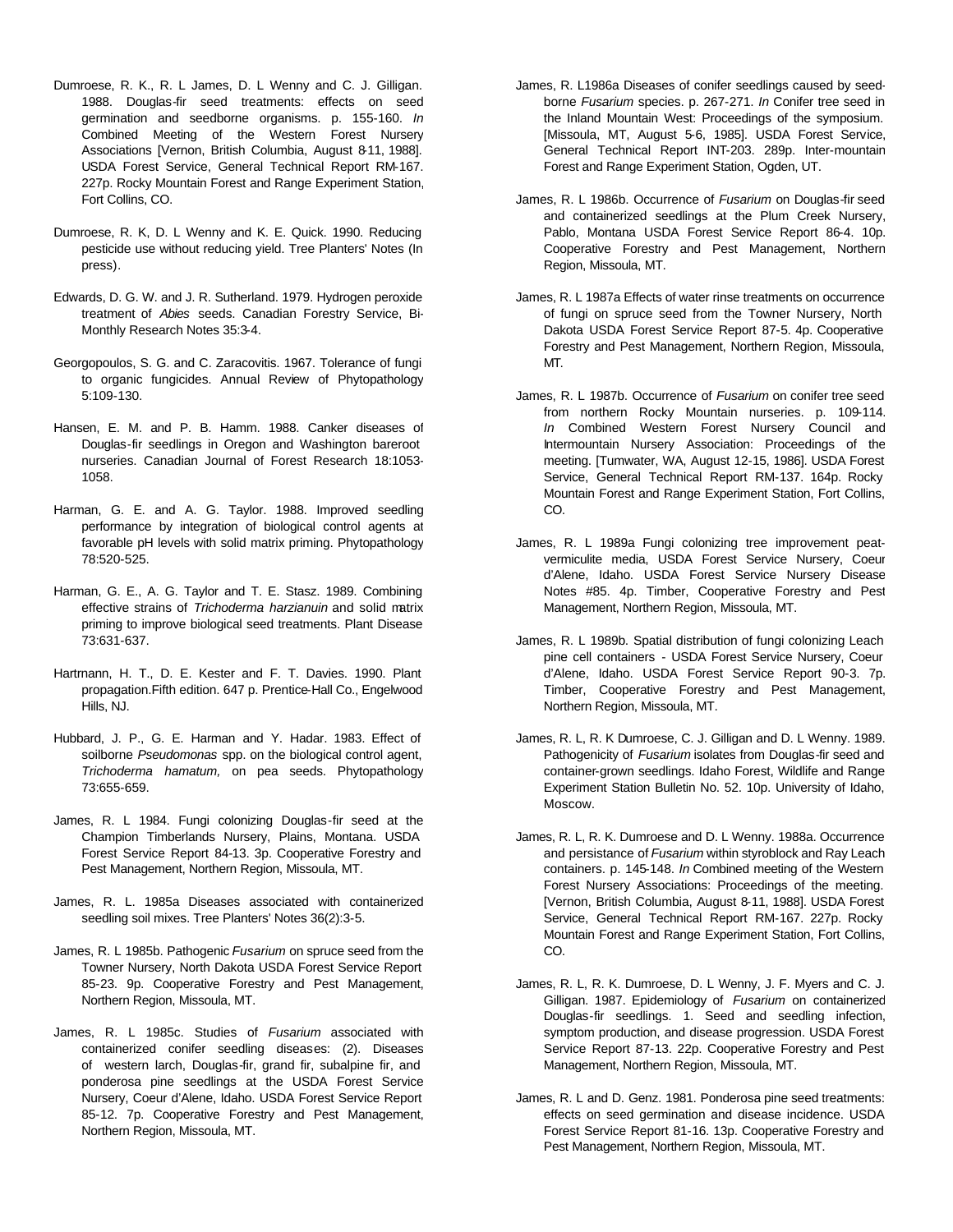- James, R. L and C. J. Gilligan. 1984. Studies of *Fusarium*  associated with containerized conifer seedling diseases: pathogenicity tests of isolates from the Alpine Nursery, Kalispell, Montana. USDA Forest Service Report 84-14. 29p. Cooperative Forestry and Pest Management, Northern Region, Missoula, MT.
- James, R. L and C. J. Gilligan. 1985. Containerized Engelmann spruce seedling diseases at the USDA Forest Service Nursery, Coeur d'Alene, Idaho. USDA Forest Service Report 85-17. 15p. Cooperative Forestry and Pest Management, Northern Region, Missoula, MT.
- James, R. L. and C. J. Gilligan. 1988a. Association of *Fusarium* with non-diseased containerized ponderosa pine seedlings at the USDA Forest Service Nursery, Coeur d'Alene, Idaho. USDA Forest Service Report 88-5. 10p. Timber, Cooperative Forestry and Pest Management, Northern Region, Missoula, MT.
- James, R. L. and C. J. Gilligan. 1988b. Fungal colonization of styroblock containers - Plum Creek Nursery, Pablo, Montana. USDA Forest Service Report 88-10. 9p. Timber, Cooperative Forestry and Pest Management, Northern Region, Missoula, MT.
- James, R. L and C. J. Gilligan. 1988c. Occurrence of *Fusarium* on Leach pine cells from the USDA Forest Service Nursery, Coeur d'Alene, Idaho. USDA Forest Service Report 88-8. 10p. Timber, Cooperative Forestry and Pest Management, Northern Region, Missoula, MT.
- James, R. L., C. J. Gilligan, R. K Dumroese and D. L Wenny. 1988b. Microwave treatments to eradicate seed-borne fungi on Douglas-fir seed. USDA Forest Service Report 88-7. 8p. Timber, Cooperative Forestry and Pest Management, Northern Region, Missoula, MT.
- James, R. L., C. J. Gilligan and V. Reedy. 1988c. Evaluation of root diseases of containerized conifer seedlings at the Champion Timberlands Nursery, Plains, Montana USDA Forest Service Report 88-11. 21p. Timber, Cooperative Forestry and Pest Management, Northern Region, Missoula, MT.
- James, R. L and R. L. Woollen. 1989. An evaluation of the efficacy of hot water-chemical treatments to clean styroblock containers - Champion Timberlands Nursery, Plains, Montana USDA Forest Service Report 89-5. 8p. Timber, Cooperative Forestry and Pest Management, Northern Region, Missoula, MT.
- Landis, T. D., R. W. Tinus, S. E. McDonald and J. P. Barrett. 1989. The container nursery manual. Volume four: Seedling nutrition and irrigation. 119p. USDA Forest Service. Agriculture Handbook 674. Washington, D.C.
- Landis, T. D., R. W. Tinus, S. E. McDonald and J. P. Barrett. 1990. The container nursery manual. Volume five: The biological component: Nursery pests and mycorrhizae. 171p. USDA Forest Service. Agriculture Handbook 674. Washington, D.C.
- Lock, W., J. R. Sutherland and L J. Sluggett. 1975. Fungicide treatment of seeds for damping-off control in British Columbia forest nurseries. Tree Planters' Notes 26(3):16-18.
- Marx, D. H. 1972. Ectomycorrhize as biological deterrants to pathogenic root infection. Annual Review of Phytopathology 10:429-454.
- Marx, D. H., J. L Ruehle, D. S. Kenney, C. E. Cordell, J. W. Riffle, R. J. Molina, W. H. Pawuk, S. Navratil, R. W. Tinus and O. C. Goodwin. 1982. Commercial vegetative inoculum of *Pisolithus tinctorius* and inoculation techniques for development of ectomycorrhizae on container-grown tree seedlings. Forest Science 28:373-400.
- Montville, M. E. and D. L. Wenny. 1990. Foliar fertilization of container-grown ponderosa pine and Douglas-fir seedlings. In these Proceedings.
- Nelson, P. E., T. A. Toussoun and W. F. O. Marasas. 1983. *Fusarium* species: an illustrated manual for identification. 193p. The Pennsylvania State University Press, University Park, PA.
- Papavizas, G. C. 1985. *Trichoderma* and *Gliocladium:* biology, ecology, and potential for biocontrol. Annual Review of Phytopathology 23:23-54.
- Peterson, G. W. 1970. Seed-protectant chemicals affect germination of ponderosa pine seed. Tree Planters' Notes 21(4) :25-29.
- Rathbun, A. E. 1922. Root rot of pine seedlings. Phytopathology 12:213-220. Rathbun-Gravatt, A. E. 1925. Direct inoculation of coniferous stems with damping-off fungi. Journal of Agricultural Research 30(4):327-339.
- Shea, K R. 1959. Phytotoxicity of thiram to Douglas-fir seed. Forest Research Note 21. 5p. Weyerhaeuser Timber Company, Centralia, WA.
- Shrimpton, G. and F. Williams. 1989. Benomyl drenches: no control for *Fusarium* and *Cylindrocarpon* caused root rot of container-grown conifer seedlings. Forestry Canada! British Columbia Ministry of Forests. FRDA Research Memo #128.
- Sinclair, W. A. 1974. Development of ectomycorrhizae in a Douglas-fir nursery. I. Seasonal characteristics. Forest Science 20:51-56.
- Sinclair, W. A., D. P. Cowles and S. M. Hee. 1975. Fusarium root rot of Douglas-fir seedlings: suppression by soil fumigation, fertility management, and inoculation with spores of the fungal symbiont *Laccaria laccata.* Forest Science 21:390-399.
- Spaulding, P. 1914. The damping-off of coniferous seedlings. Phytopathology 4:73-88.
- Stack, R. W. and W. A. Sinclair. 1975. Protection of Douglas-fir seedlings against *Fusarium* root rot by a mycorrhizal fungus in the absence of mycorrhiza formation. Phytopathology 65:468-472.
- Stasz, T. E., G. E. Harman and N. F. Welden. 1988. Protoplast preparation and fusion in two biocontrol strains of *Trichoderma harzianum.* Mycologia 80:141 -150.